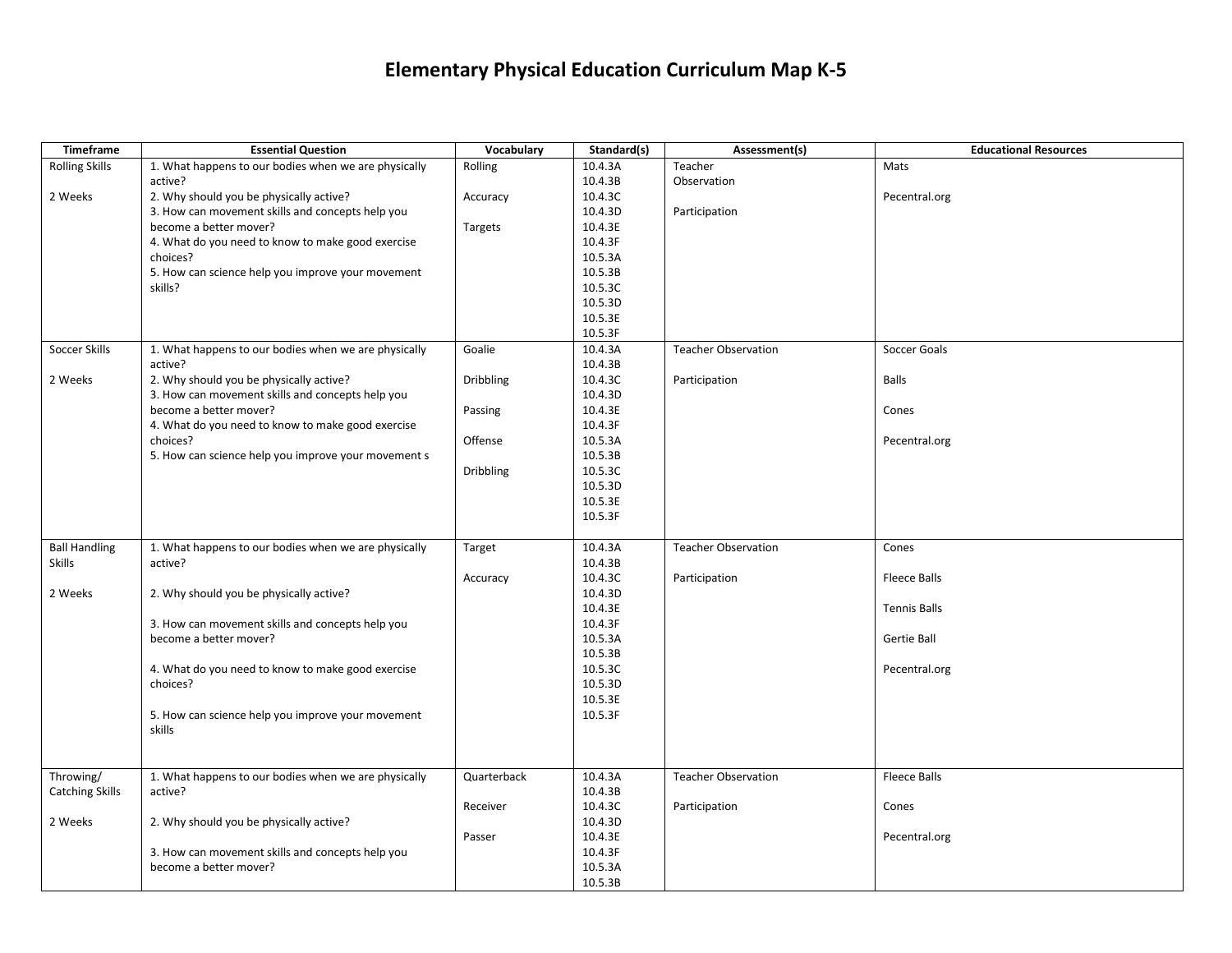|                       | 4. What do you need to know to make good exercise    |                  | 10.5.3C |                            |                                                 |
|-----------------------|------------------------------------------------------|------------------|---------|----------------------------|-------------------------------------------------|
|                       | choices?                                             |                  | 10.5.3D |                            |                                                 |
|                       |                                                      |                  | 10.5.3E |                            |                                                 |
|                       | 5. How can science help you improve your movement    |                  | 10.5.3F |                            |                                                 |
|                       | skills?                                              |                  |         |                            |                                                 |
| <b>Running Skills</b> | 1. What happens to our bodies when we are physically | Speed            | 10.4.3A | <b>Teacher Observation</b> | All small items to collect - balls, rings, etc. |
|                       | active?                                              |                  | 10.4.3B |                            |                                                 |
| 2 Weeks               |                                                      | Teamwork         | 10.4.3C | Participation              | Pecentral.org                                   |
|                       | 2. Why should you be physically active?              |                  | 10.4.3D |                            |                                                 |
|                       |                                                      |                  | 10.4.3E |                            |                                                 |
|                       | 3. How can movement skills and concepts help you     |                  | 10.4.3F |                            |                                                 |
|                       | become a better mover?                               |                  | 10.5.3A |                            |                                                 |
|                       |                                                      |                  | 10.5.3B |                            |                                                 |
|                       | 4. What do you need to know to make good exercise    |                  | 10.5.3C |                            |                                                 |
|                       | choices?                                             |                  | 10.5.3D |                            |                                                 |
|                       |                                                      |                  | 10.5.3E |                            |                                                 |
|                       | 5. How can science help you improve your movement    |                  | 10.5.3F |                            |                                                 |
|                       | skills?                                              |                  |         |                            |                                                 |
| Bouncing              | 1. What happens to our bodies when we are physically | <b>Dribbling</b> | 10.4.3A | <b>Teacher Observation</b> | Playground Balls                                |
|                       | active?                                              |                  | 10.4.3B |                            |                                                 |
| Dribbling             |                                                      | Shooting         | 10.4.3C | Participation              | Hula Hoops                                      |
|                       | 2. Why should you be physically active?              |                  | 10.4.3D |                            |                                                 |
| Shooting              |                                                      |                  | 10.4.3E |                            | Pecentral.org                                   |
|                       | 3. How can movement skills and concepts help you     |                  | 10.4.3F |                            |                                                 |
| 2 Weeks               | become a better mover?                               |                  | 10.5.3A |                            |                                                 |
|                       |                                                      |                  | 10.5.3B |                            |                                                 |
|                       | 4. What do you need to know to make good exercise    |                  | 10.5.3C |                            |                                                 |
|                       | choices?                                             |                  | 10.5.3D |                            |                                                 |
|                       |                                                      |                  | 10.5.3E |                            |                                                 |
|                       | 5. How can science help you improve your movement    |                  | 10.5.3F |                            |                                                 |
|                       | skills?                                              |                  |         |                            |                                                 |
| Shooting Skills/      | 1. What happens to our bodies when we are physically | Competition      | 10.4.3A | <b>Teacher Observation</b> | Playground Balls                                |
| Competition           | active?                                              | Challenge        | 10.4.3B |                            |                                                 |
|                       |                                                      | Good sport       | 10.4.3C | Participation              | Sponge Balls                                    |
| 2 Weeks               | 2. Why should you be physically active?              |                  | 10.4.3D |                            |                                                 |
|                       |                                                      |                  | 10.4.3E |                            | Pecentral.org                                   |
|                       | 3. How can movement skills and concepts help you     |                  | 10.4.3F |                            |                                                 |
|                       | become a better mover?                               |                  | 10.5.3A |                            |                                                 |
|                       |                                                      |                  | 10.5.3B |                            |                                                 |
|                       | 4. What do you need to know to make good exercise    |                  | 10.5.3C |                            |                                                 |
|                       | choices?                                             |                  | 10.5.3D |                            |                                                 |
|                       |                                                      |                  | 10.5.3E |                            |                                                 |
|                       | 5. How can science help you improve your movement    |                  | 10.5.3F |                            |                                                 |
|                       | skills?                                              |                  |         |                            |                                                 |
| Rolling               | 1. What happens to our bodies when we are physically | Offense          | 10.4.3A | <b>Teacher Observation</b> | Sponge Balls                                    |
| Offensive and         | active?                                              | Defense          | 10.4.3B |                            |                                                 |
| Defensive Skills      |                                                      | Attack           | 10.4.3C | Participation              | <b>Bowling Pins</b>                             |
|                       | 2. Why should you be physically active?              | Protect          | 10.4.3D |                            |                                                 |
| 2 Weeks               |                                                      |                  | 10.4.3E |                            | X's on Floor                                    |
|                       | 3. How can movement skills and concepts help you     |                  | 10.4.3F |                            |                                                 |
|                       | become a better mover?                               |                  | 10.5.3A |                            | Pecentral.org                                   |
|                       |                                                      |                  | 10.5.3B |                            |                                                 |
|                       | 4. What do you need to know to make good exercise    |                  | 10.5.3C |                            |                                                 |
|                       | choices?                                             |                  | 10.5.3D |                            |                                                 |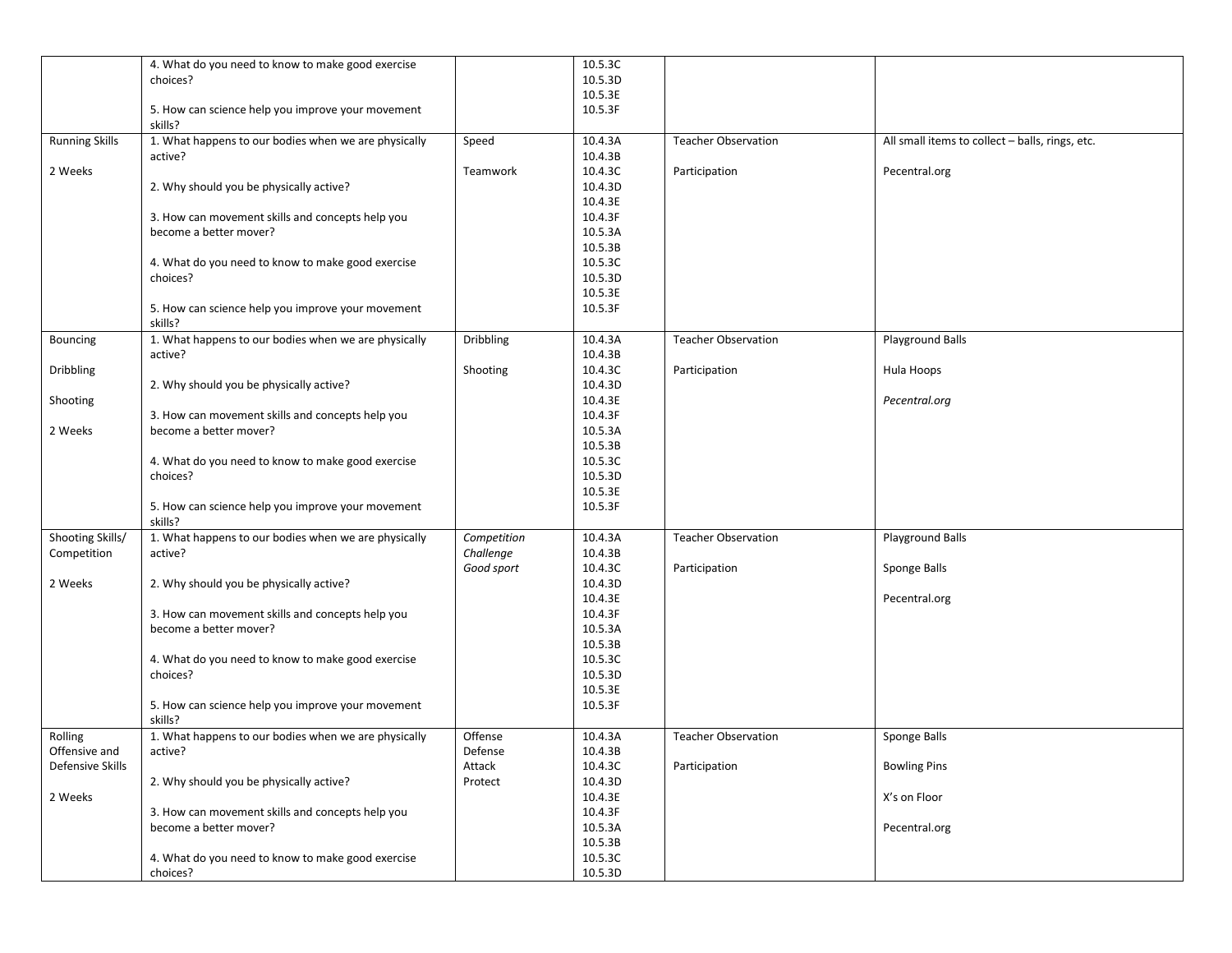|                 |                                                      |                | 10.5.3E              |                             |                             |
|-----------------|------------------------------------------------------|----------------|----------------------|-----------------------------|-----------------------------|
|                 | 5. How can science help you improve your movement    |                | 10.5.3F              |                             |                             |
|                 | skills                                               |                |                      |                             |                             |
|                 |                                                      |                | 10.4.3A              | <b>Teacher Observation</b>  | <b>Bowling Pins</b>         |
| Rolling/Bowling | 1. What happens to our bodies when we are physically | Bowling        |                      |                             |                             |
| <b>Skills</b>   | active?                                              | <b>Strikes</b> | 10.4.3B              |                             |                             |
|                 |                                                      | Spare          | 10.4.3C              | Participation               | Cones                       |
| 2 Weeks         | 2. Why should you be physically active?              |                | 10.4.3D              |                             |                             |
|                 |                                                      |                | 10.4.3E              |                             | Pecentral.org               |
|                 | 3. How can movement skills and concepts help you     |                | 10.4.3F              |                             |                             |
|                 | become a better mover?                               |                | 10.5.3A              |                             |                             |
|                 |                                                      |                | 10.5.3B              |                             |                             |
|                 | 4. What do you need to know to make good exercise    |                | 10.5.3C              |                             |                             |
|                 | choices?                                             |                | 10.5.3D              |                             |                             |
|                 |                                                      |                | 10.5.3E              |                             |                             |
|                 | 5. How can science help you improve your movement    |                | 10.5.3F              |                             |                             |
|                 | skills                                               |                |                      |                             |                             |
| Striking        | 1. What happens to our bodies when we are physically | Volleyball     | 10.4.3A              | <b>Teacher Observations</b> | <b>Gertie Balls</b>         |
|                 | active?                                              | Pass serve     | 10.4.3B              |                             |                             |
| 2 Weeks         |                                                      | Set            | 10.4.3C              | Participation               | Pecentral.org               |
|                 | 2. Why should you be physically active?              |                | 10.4.3D              |                             |                             |
|                 |                                                      |                | 10.4.3E              |                             |                             |
|                 |                                                      |                |                      |                             |                             |
|                 | 3. How can movement skills and concepts help you     |                | 10.4.3F              |                             |                             |
|                 | become a better mover?                               |                | 10.5.3A              |                             |                             |
|                 |                                                      |                | 10.5.3B              |                             |                             |
|                 | 4. What do you need to know to make good exercise    |                | 10.5.3C              |                             |                             |
|                 | choices?                                             |                | 10.5.3D              |                             |                             |
|                 |                                                      |                | 10.5.3E              |                             |                             |
|                 | 5. How can science help you improve your movement    |                | 10.5.3F              |                             |                             |
|                 | skills                                               |                |                      |                             |                             |
| Throwing        | 1. What happens to our bodies when we are physically | Satellite      | $\overline{10.4.3A}$ | <b>Teacher Observation</b>  | Hula Hoops                  |
|                 | active?                                              |                | 10.4.3B              |                             |                             |
| Offense         |                                                      | Attack         | 10.4.3C              | Participation               | Gertie Balls                |
|                 | 2. Why should you be physically active?              |                | 10.4.3D              |                             |                             |
| Defense         |                                                      | Defend         | 10.4.3E              |                             | Pecentral.org               |
|                 | 3. How can movement skills and concepts help you     |                | 10.4.3F              |                             |                             |
| 2 Weeks         | become a better mover?                               | Teamwork       | 10.5.3A              |                             |                             |
|                 |                                                      |                | 10.5.3B              |                             |                             |
|                 | 4. What do you need to know to make good exercise    |                | 10.5.3C              |                             |                             |
|                 | choices?                                             |                | 10.5.3D              |                             |                             |
|                 |                                                      |                | 10.5.3E              |                             |                             |
|                 |                                                      |                | 10.5.3F              |                             |                             |
|                 | 5. How can science help you improve your movement    |                |                      |                             |                             |
|                 | skills                                               |                |                      |                             |                             |
| Running         | 1. What happens to our bodies when we are physically | Agility        | 10.4.3A              | <b>Teacher Observation</b>  | Hoops                       |
|                 | active?                                              |                | 10.4.3B              |                             |                             |
| Dodging         |                                                      | Dodging        | 10.4.3C              | Participation               | Small items                 |
|                 | 2. Why should you be physically active?              |                | 10.4.3D              |                             | (balls, rings, frogs, etc.) |
| Agility         |                                                      | Strategy       | 10.4.3E              |                             |                             |
|                 | 3. How can movement skills and concepts help you     |                | 10.4.3F              |                             | Fleece balls                |
| 2 Weeks         | become a better mover?                               | Tactics        | 10.5.3A              |                             |                             |
|                 |                                                      |                | 10.5.3B              |                             | Pecentral.org               |
|                 | 4. What do you need to know to make good exercise    |                | 10.5.3C              |                             |                             |
|                 | choices?                                             |                | 10.5.3D              |                             |                             |
|                 |                                                      |                | 10.5.3E              |                             |                             |
|                 |                                                      |                | 10.5.3F              |                             |                             |
|                 |                                                      |                |                      |                             |                             |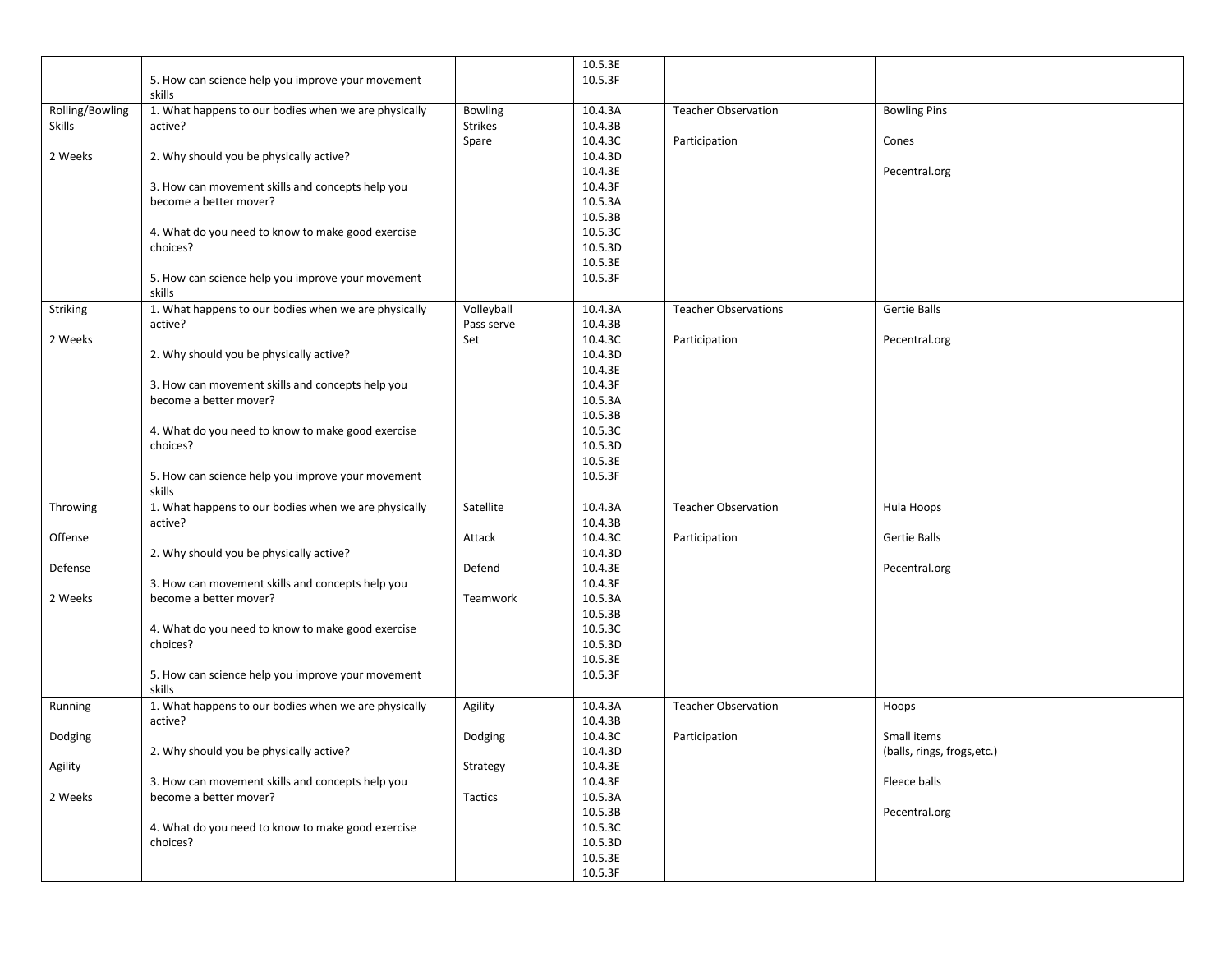|                        | 5. How can science help you improve your movement                          |                          |                    |                            |                      |
|------------------------|----------------------------------------------------------------------------|--------------------------|--------------------|----------------------------|----------------------|
|                        | skills                                                                     |                          |                    |                            |                      |
| <b>Tumbling Skills</b> | 1. What happens to our bodies when we are physically                       | Rolls                    | 10.4.3A<br>10.4.3B | <b>Teacher Observation</b> | <b>Tumbling Mats</b> |
| 2 Weeks                | active?                                                                    | Headstand                | 10.4.3C            | Participation              | Pecentral.org        |
|                        | 2. Why should you be physically active?                                    |                          | 10.4.3D            |                            |                      |
|                        |                                                                            | Handstand                | 10.4.3E            |                            |                      |
|                        | 3. How can movement skills and concepts help you                           |                          | 10.4.3F            |                            |                      |
|                        | become a better mover?                                                     | Cartwheel                | 10.5.3A            |                            |                      |
|                        |                                                                            |                          | 10.5.3B            |                            |                      |
|                        | 4. What do you need to know to make good exercise                          | Handspring               | 10.5.3C            |                            |                      |
|                        | choices?                                                                   |                          | 10.5.3D            |                            |                      |
|                        |                                                                            |                          | 10.5.3E            |                            |                      |
|                        | 5. How can science help you improve your movement                          |                          | 10.5.3F            |                            |                      |
|                        | skills                                                                     |                          |                    |                            |                      |
| Kicking                | 1. What happens to our bodies when we are physically                       | Kickball                 | 10.4.3A            | <b>Teacher Observation</b> | Kickball             |
|                        | active?                                                                    |                          | 10.4.3B            |                            |                      |
| 2 Weeks                |                                                                            | <b>Bases</b>             | 10.4.3C            | Participation              | Floor tape           |
|                        | 2. Why should you be physically active?                                    |                          | 10.4.3D            |                            |                      |
|                        |                                                                            | Infield                  | 10.4.3E            |                            | <b>Bases</b>         |
|                        | 3. How can movement skills and concepts help you                           |                          | 10.4.3F            |                            |                      |
|                        | become a better mover?                                                     | Outfield                 | 10.5.3A            |                            | Pecentral.org        |
|                        |                                                                            |                          | 10.5.3B            |                            |                      |
|                        | 4. What do you need to know to make good exercise                          |                          | 10.5.3C            |                            |                      |
|                        | choices?                                                                   |                          | 10.5.3D            |                            |                      |
|                        |                                                                            |                          | 10.5.3E            |                            |                      |
|                        | 5. How can science help you improve your movement                          |                          | 10.5.3F            |                            |                      |
|                        | skills                                                                     |                          |                    |                            |                      |
| Scooters               | 1. What happens to our bodies when we are physically                       | <b>Spatial Awareness</b> | 10.4.3A            |                            | Scooters             |
|                        | active?                                                                    |                          | 10.4.3B            | <b>Teacher Observation</b> |                      |
| 1 Week                 |                                                                            |                          | 10.4.3C            |                            | Cones                |
|                        | 2. Why should you be physically active?                                    |                          | 10.4.3D            | Participation              |                      |
|                        |                                                                            |                          | 10.4.3E            |                            | Pecentral.org        |
|                        | 3. How can movement skills and concepts help you<br>become a better mover? |                          | 10.4.3F<br>10.5.3A |                            |                      |
|                        |                                                                            |                          | 10.5.3B            |                            |                      |
|                        | 4. What do you need to know to make good exercise                          |                          | 10.5.3C            |                            |                      |
|                        | choices?                                                                   |                          | 10.5.3D            |                            |                      |
|                        |                                                                            |                          | 10.5.3E            |                            |                      |
|                        | 5. How can science help you improve your movement                          |                          | 10.5.3F            |                            |                      |
|                        | skills                                                                     |                          |                    |                            |                      |
| Parachute              | 1. What happens to our bodies when we are physically                       | Teamwork                 | 10.4.3A            |                            | Parachute            |
|                        | active?                                                                    |                          | 10.4.3B            | <b>Teacher Observation</b> |                      |
| 1 Week                 |                                                                            |                          | 10.4.3C            |                            | Pecentral.org        |
|                        | 2. Why should you be physically active?                                    |                          | 10.4.3D            | Participation              |                      |
|                        |                                                                            |                          | 10.4.3E            |                            |                      |
|                        | 3. How can movement skills and concepts help you                           |                          | 10.4.3F            |                            |                      |
|                        | become a better mover?                                                     |                          | 10.5.3A            |                            |                      |
|                        |                                                                            |                          | 10.5.3B            |                            |                      |
|                        | 4. What do you need to know to make good exercise                          |                          | 10.5.3C            |                            |                      |
|                        | choices?                                                                   |                          | 10.5.3D            |                            |                      |
|                        |                                                                            |                          | 10.5.3E            |                            |                      |
|                        | 5. How can science help you improve your movement                          |                          | 10.5.3F            |                            |                      |
|                        | skills?                                                                    |                          |                    |                            |                      |